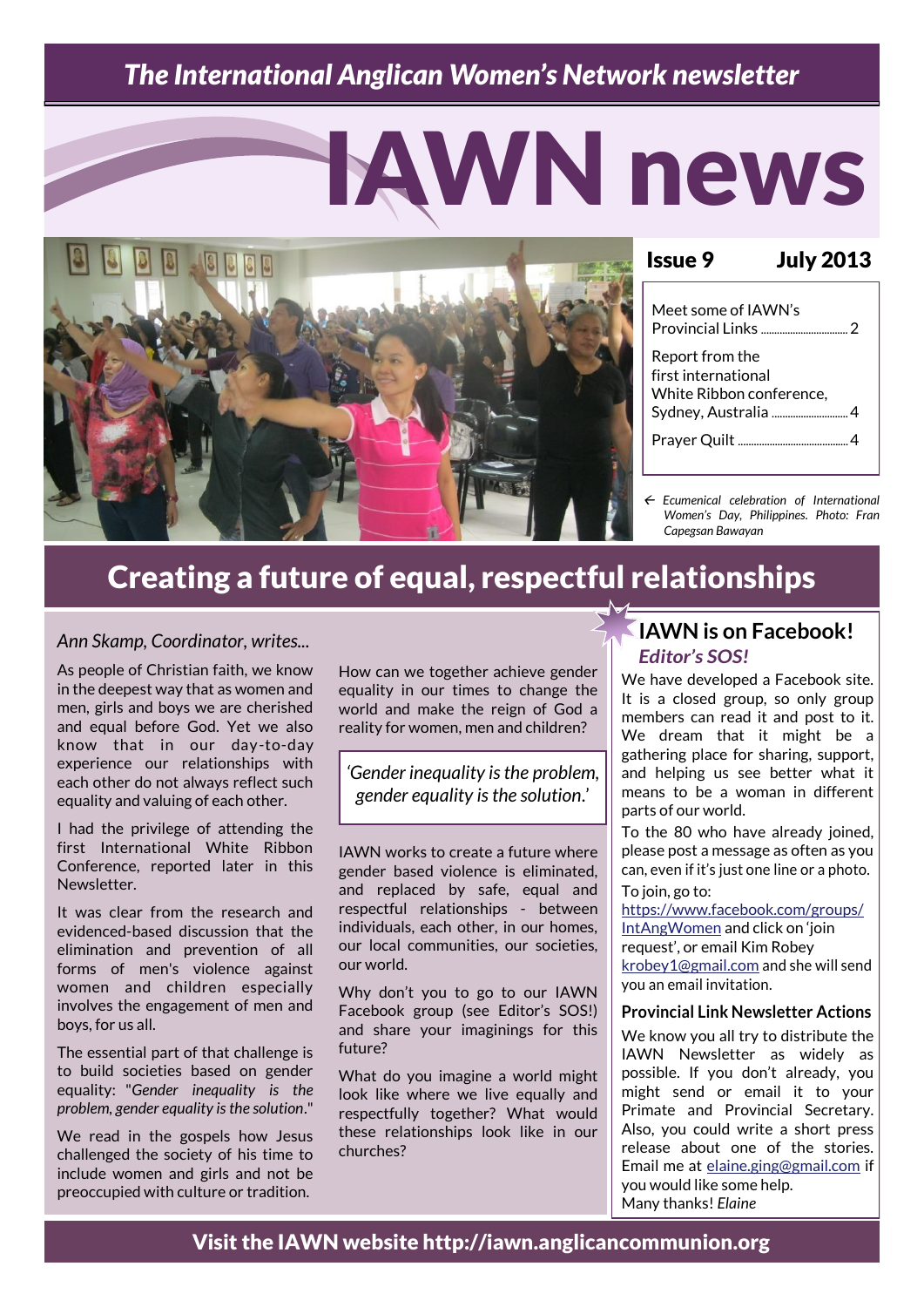# Our Provincial Links

The IAWN Steering Group is keen to support our Provincial Links, whose primary responsibility is to liaise between the Steering Group and her Province: its Primate, women's groups, individuals, and groups and programmes that affect women. In particular, she promotes the implementation of Anglican Consultative Council (ACC) resolutions calling for equal representation of women in decision-making bodies: [ACC13.31](http://www.anglicancommunion.org/communion/acc/meetings/acc13/resolutions.cfm#s31) and [ACC14.33,](http://www.anglicancommunion.org/communion/acc/meetings/acc14/resolutions.cfm#s33) and the ACC resolution on gender based and domestic violence: [ACC15.07.](http://www.anglicancommunion.org/communion/acc/meetings/acc15/resolutions.cfm#s7)

So we hope to introduce all IAWN's Provincial Links in our next few Newsletters. Here are the first eight...



#### **Carole Hughes Aotearao, New Zealand & Polynesia**

I am a Priest and full time Archdeacon for the Central Auckland Region where I support ministry development and more effective ministry and mission. I am also the Convenor of the General Synod Council for Anglican Women's

Studies set up to serve and to advance women in the Church, particularly by providing theological educational resources and mentoring. For the past five years I have been a guest lecturer in Liturgy at St John's Theological College.

I strongly believe there is a need for good role models of women in leadership positions. Attitudes towards women in leadership still require work in a church known for having the first diocesan woman bishop, and yet today having only one woman bishop two decades on.

To tell and value women's stories is vital. Women remind the wider church about mission to respond to the poor, the alienated and all those who struggle. Christ's love, compassion and restoration is what we as women can offer the world.



#### **Evelyn Lamptey West Africa**

I am the wife of a clergyman from the diocese of Accra in the Administrative Province of Ghana and have recently been elected President of the National Anglican Spouses Association Ghana. In 2009, I was appointed by the then

Primate of the Church of the Province of West Africa as Provincial Link and acting Provincial Women's Desk Coordinator with the mandate to strengthen the leadership roles of women and girls using the 3-'E's (equipping, empowering, enabling and building self esteem) approach.

Since becoming Provincial Link, I have had the opportunity of sharing the IAWN mandate with various groups including the clergy/spouses and organized women's groups in the diocese of Accra, as well as women in the Province. To help make effective ACC Resolution 13.31, the former Archbishop encouraged women who wanted to be part of their parish decision-making process to approach him for support to take up positions as the bishop's nominee.

A Nutritionist by profession I have been engaged in development work through working on USAID supported projects to create demand and promote positive health behaviours among families in various communities.

#### **Patricia Menendez Southern Cone**

I´m 45 and was born in Uruguay. My three children are the most beautiful blessings the Lord has given me. I have studied theology and worked with women's groups since 2006. I attended UNCSW (2008 and 2009), the IAWN Provincial Links' Meeting



(New York, 2009) and Mothers' Union Provincial Presidents' Meeting (Cambridge, 2009). I was a member of the Provincial Executive Council of Southern Cone (2010 - 2013). I´m now discerning for Holy Orders.

I am increasingly convinced of IAWN's importance, empowering women everywhere, with encouragement and healing message from our Lord Jesus Christ. Millions of women are not fully aware of the consequences of patriarchy, most urgently the elimination and prevention of all forms of violence against women and girls. Daily, thousands are attacked by their partners; some die, just because they are women!

It´s not easy. Social problems need multiple actions. We help our sister next door, but we also need social policies to ensure our rights. We need to speak out; make sure our prophetic voice is heard.

## **Alice Garrick**

#### **Pakistan**

I was born and brought up in Lahore, in a Christian family. In 1993 I married Aslam Garrick and we have three children, all in fulltime education.

I have degrees in education and

psychology from Punjab University Lahore, and taught before I joined Women's Development & Service Society (WDSS) as assistant coordinator in 1991. I again taught from 1998, until returning in 2002 as Executive Director of WDSS, Diocese of Raiwind. Helping the women who attend projects or who work for WDSS is my responsibility.

I am a member of the Diocesan Executive, contributing to wider Church work. My family and I worship at the Cathedral of Praying Hands.

I greatly enjoy speaking in Urdu and Punjabi to empower and encourage women. I am grateful for the opportunities I have had to attend overseas conferences, especially UNCSW. These have enabled me to appreciate different ways of helping women overcome poverty and discrimination. Attending UNCSW has led to invaluable friendships with women globally. Social networks allow us to keep in contact.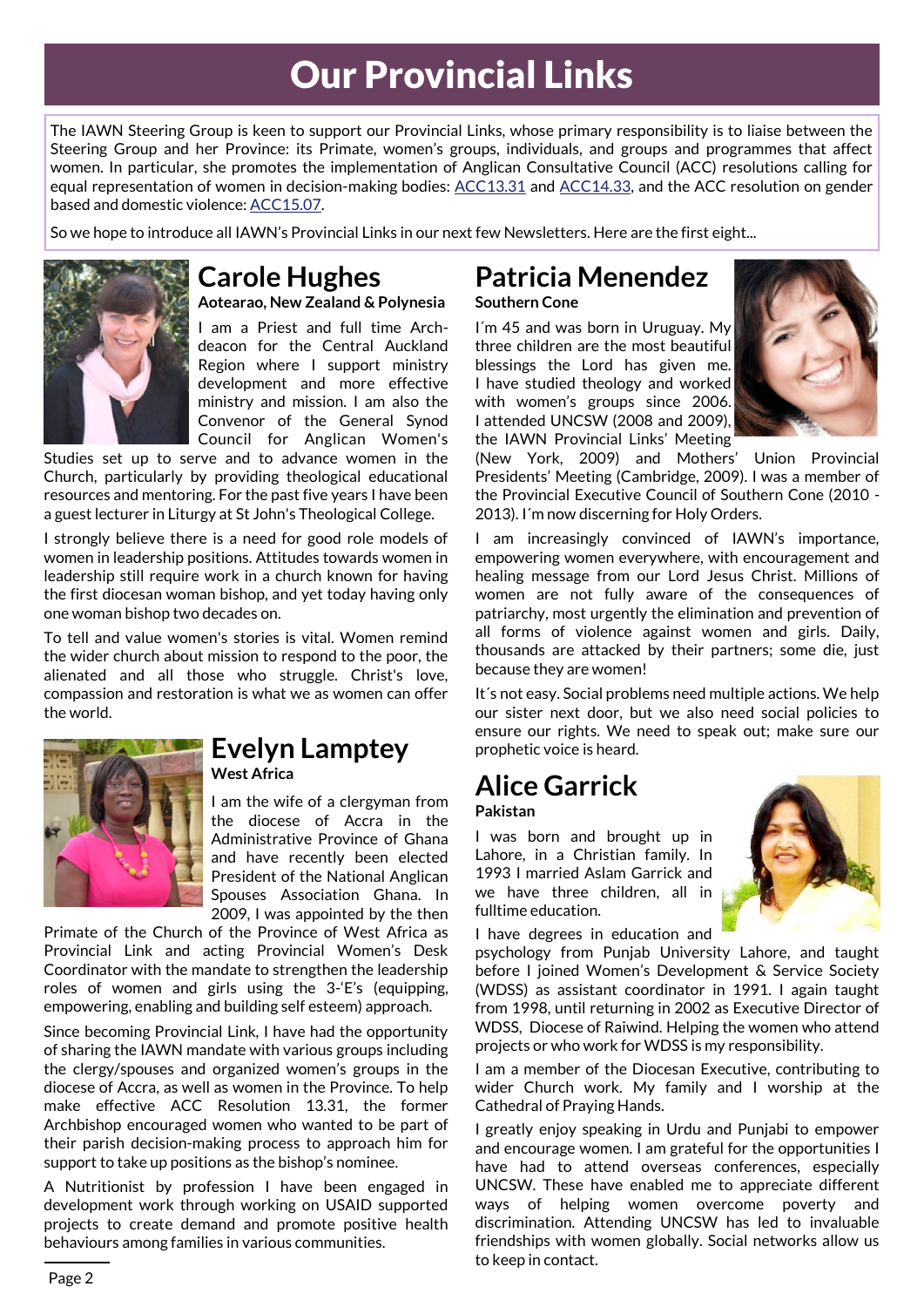# Making connections locally and globally



#### **Maud Patten Indian Ocean**

The Church of the Province of the Indian Ocean is made up of Madagascar, Seychelles and Mauritius. From 2003 to 2010 I was the Provincial President for the Mothers' Union, and in 2008 I attended the 58th Session of UNCSW in New York.

My husband passed away 10 years ago. I have two sons, the elder is a pilot; the other lives in France. My daughter is married with four daughters. I am retired from working for the Ministry of Education as Inspector of Schools.

For more than ten years, I have been a Lay Reader in my church, helping in pastoral work, visiting the sick, and giving holy communion. I am involved in a project called Outgate; I visit and counsel some women in prison regularly and visit their children.

The main issues women face are poverty, domestic violence, illiteracy and teenage pregnancy. The church addresses these issues by organizing training programs and awareness campaigns. The Mothers' Union runs literacy classes for children who do not go to school, particularly in Madagascar.



#### **Lynnaia Main The Episcopal Church**

I am honored to serve as IAWN Provincial Link, which is facilitated by my work as Global Relations Officer in the Domestic and Foreign Missionary Society. My responsibilities include representing The Episcopal

Church (TEC) at the United Nations, international women's ministries and welcoming visitors from around the worldwide Anglican Communion.

A vital opportunity for my work as Provincial Link is the annual UNCSW, when my office welcomes Anglican women from around the Anglican Communion at the Episcopal Church Center. I also develop TEC's advocacy priorities, participating in ecumenical advocacy and training women.

One of my great joys is the sisterhood I have discovered with women at UNCSW – mentors who have inspired me by their passion, action, giftedness and indefatigable dedication. It has been an incredible gift to witness and nurture that passion and growth in younger women.

Despite TEC's Office of Women's Ministries closing in 2009, the commitment and fire of Episcopal women lives on. IAWN is key to connection, prayer and fellowship with our Anglican sisters worldwide. I hope to continue linking IAWN overseas with women's ministries within TEC.



## **Leila Diab**

**Jerusalem & the Middle East**

Being a pastor's wife, Director at the Young Women's Christian Association, a diocesan coordinator, on the Ahlieh School Kindergarten Board, a member on the Jordanian National Steering Committee, and a board member on the Services for



Palestinian Refugees have been big challenges while living in Jordan. I am also President of the Friendship Force Club (initiated by President Carter), mother of two men, a wife and now a grandmother.

I am married to Rev Canon Victor Diab, retired, who served churches in Jordan and Lebanon for over 35 years.

The Episcopal Diocese of Jerusalem, one of the four dioceses that make the Province of Jerusalem and the Middle East, has strengthened its work on Women's issues since the days of Bishop Kafity and continued now through Bishop Suhail Dawani, whose wife Shafeeqa heads the Coordinating Committee. Vital issues such as family violence, gender and women's rights have been discussed with our women at various Conferences.

Being YWCA staff challenged me to work without any social, racial or religious discrimination. The challenge is even bigger now, with all the turmoil in the region. Peace with justice is something we pray for so that violence will stop.

## **Alice Medcof**

#### **Canada**

I have worked for inclusion of women in all areas of church life since 1975; inclusive language in liturgy; multiculturalism in the church; inclusion of gay and lesbian Anglicans; and establishing a permanent memorial in Waterloo, Canada, for the



first woman priest, Rev Dr Florence Li Tim-Oi. I carry my passion for justice for women into the secular world, attending the World Conference on Women in Beijing (1995), Beijing +5 in New York (2000), and the UNCSW regularly.

It is a privilege to be part of IAWN, that speaks with directness and courage to leaders in the Anglican Communion on behalf of women, and with hope and encouragement to Anglican women everywhere who yearn to use their God-given talents fully in service of God.

In Canada, voices are asking for new language in the liturgy that speaks more directly of inclusiveness, and broadens our vision of who God is among us. First Nations, and those who have settled here, are in deep and honest dialogue through the Truth and Reconciliation Commission. We yearn for a society free from gender-based violence.

I live in Toronto with husband, James, two children and three grandchildren.

**To get in touch with the Provincial Link for your Province, email the Editor, [elaine.ging@gmail.com](mailto:Elaine.ging@gmail.com)**